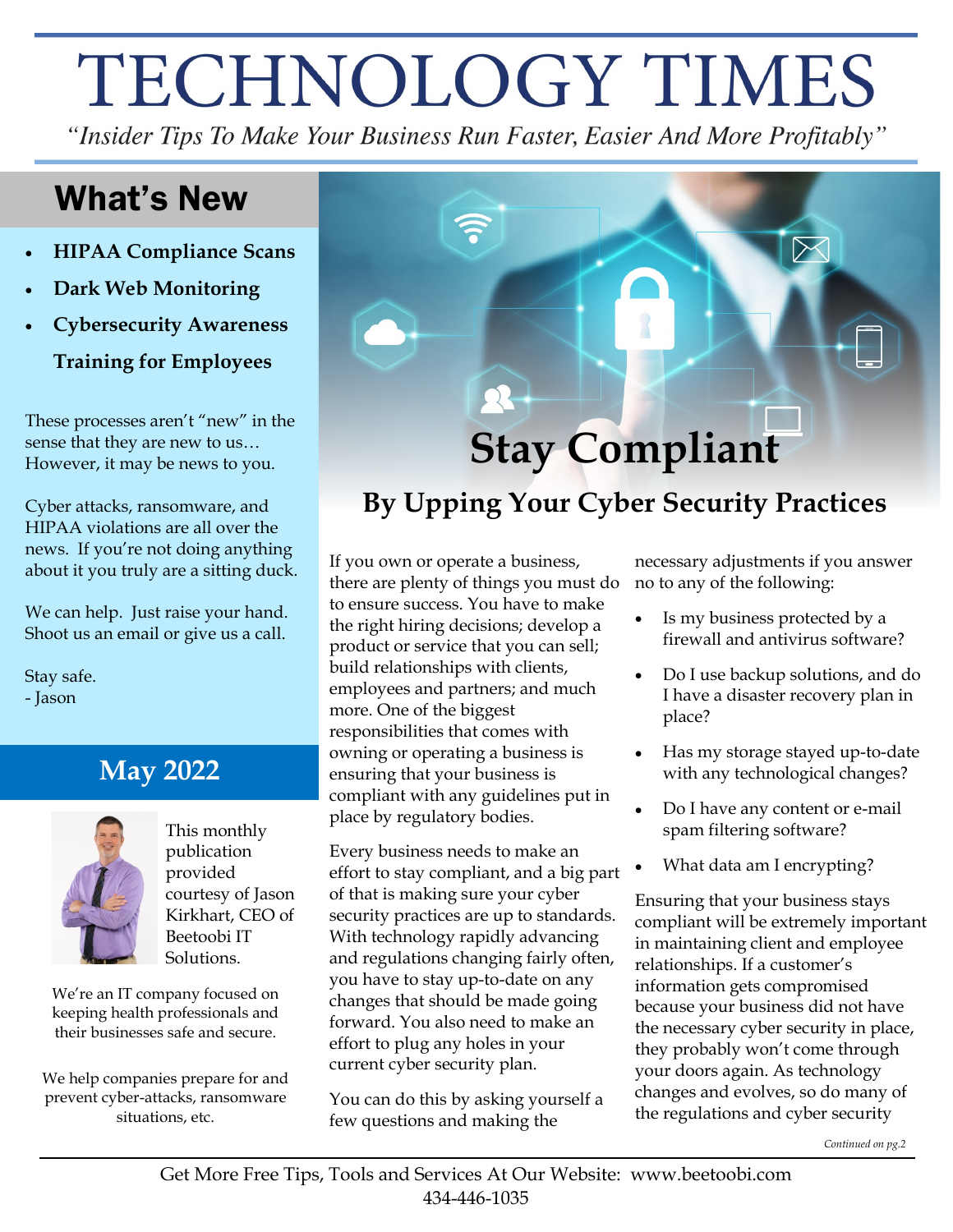#### Technology Times May 2022

#### *Continued from pg.1*

practices that you should put in place. It can be difficult to become compliant if your business was lacking previously. Luckily, there are a few steps you can take to help ensure that your business becomes and stays compliant with any regulating bodies.

First, you should document all of the consumer data your business holds. If a customer asks what information your business has collected on them, then you should be able to give them an honest answer. You might also be obligated to share this information. By keeping and maintaining this information, you will be able to supply your customers with it if they ever do ask.

It can also help greatly to partner with a managed services provider who manages IT needs since they will be able to perform routine IT data checks and work to better protect your customer and the private information within your business. MSPs go a long way toward helping all of your potential IT needs, but their usage when it comes to cyber security, protection and compliance should not be underestimated. Partnering with an MSP will help get your business on the fast track to becoming cyber-secure.

Another big part of ensuring that your business stays compliant is to introduce cyber security training for all of your employees. Did you know that 95% of cyber-attacks

# **Cyber security and** compliance work right alongside each other.

start with human error? If your team has not bought into a cyber-secure culture or does not know the proper cyber security practices, you could be in some trouble. Make sure that cyber security training is part of your onboarding process and continue to train your employees throughout their tenure with your business.

Once your employees are aware of the risks of cyberattacks and have bought into a cyber-secure culture, it's time to upgrade your cyber security. One of the best things you can do for your business is to invest in regular software patching. Technology is ever-evolving, and we should make the necessary changes to ensure it continues to cooperate with our network and systems. Put technology in place to cover these holes or partner with an MSP that can help take care of any lapses in your cyber security.

Additionally, you should invest in some content-filtering software. There are plenty of toxic websites with nefarious intent that can wreak havoc on your cyber security if accessed by an employee on your network. Content filtering allows you to restrict certain websites. It also goes a step further by recognizing patterns in websites that have malicious codes and blocking those websites that might pose a risk.

Cyber security and compliance work right alongside each other. If you're trying to ensure that your business stays compliant, you need to buff up your cyber security practices. There are many methods you can take to do this, but if you're unsure of where to begin, give us a call. We would be glad to help you take the next steps toward creating a cyber-secure business.

### **Do YOU Know How You Stack Up Against Industry Standards And Best Practices?**

**Sign Up For A Free 57-Point IT Systems Security And Performance Assessment And Customized IT Optimization Plan.** There's no charge for this, and it only requires a 30-60 minute meeting. After doing this type of thing for over 10 years, we've truly perfected a process for helping companies like yours to get their IT systems working the way they are supposed to.

- Are your IT systems truly secured from hackers, viruses and rogue employees?
- Are your backups configured properly to ensure that you could be back up and running again fast in a disaster?
- Are you unknowingly exposing your company to expensive fines and litigation under new your state(s) data breach laws?
- Could you utilize cheaper and more efficient cloud computing technologies to lower IT costs and make it easier to work remotely?

Once we have a clear picture on the state, health and performance of your current IT systems, we'll then deliver a customized IT Optimization plan that will show you how to eliminate every single nagging problem, enable you to work faster and easier and lower IT costs wherever possible.

**Request your complimentary network assessment now.**

www.beetoobi.com/network/assessment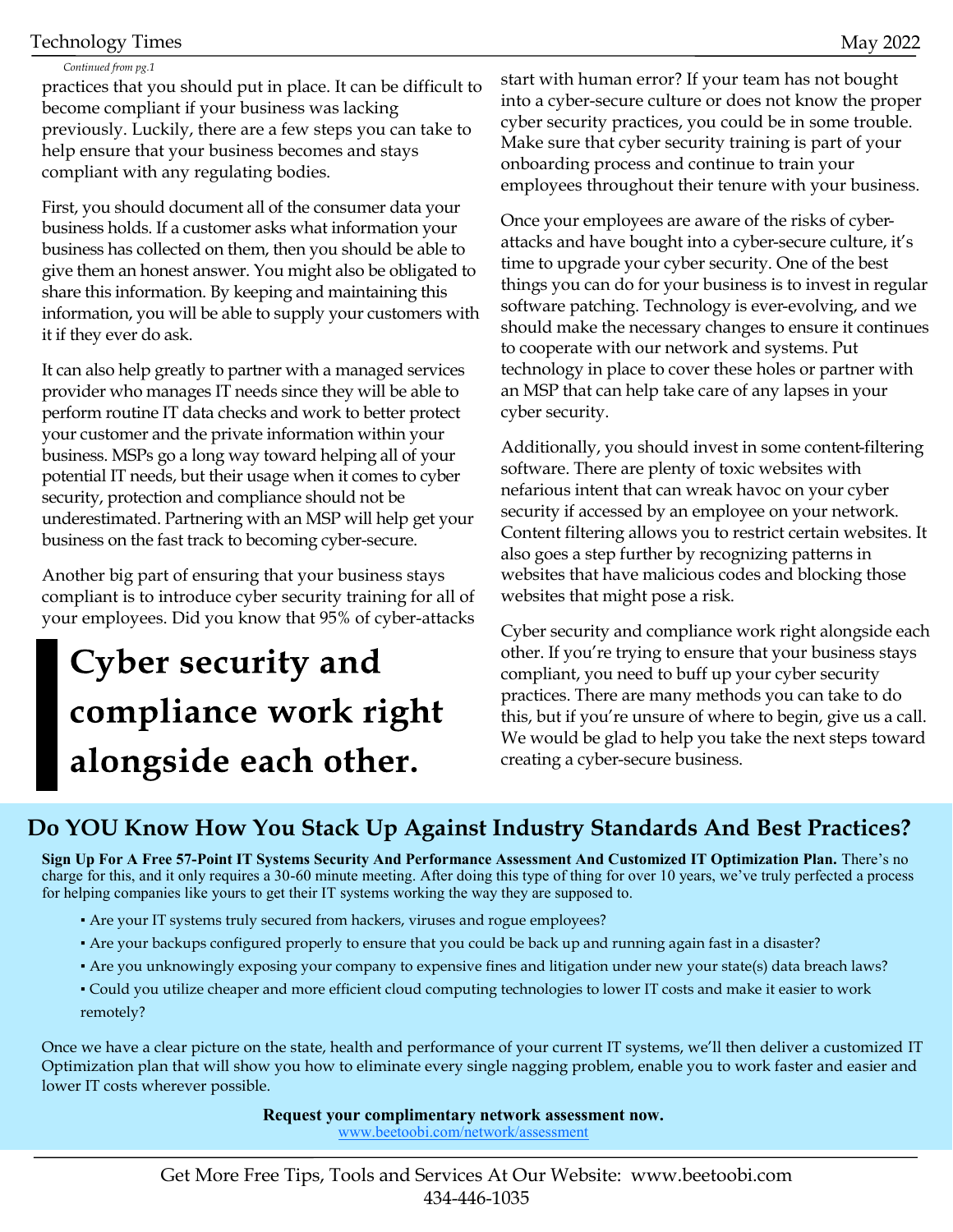# **Shiny New Gadget Of The Month:**



# **Bird Buddy**

Bird-watching from your home has never been easier. Bird Buddy is the newest development in the world of birdhouses. Bird Buddy looks like your normal birdhouse but has so much more to it. It has a built-in camera that will send a push notification to your phone whenever a bird is visiting. Bird Buddy comes standard with artificial intelligence bird recognition so you'll know exactly what types of birds visit your home. It's easy to install and can even be mounted to the outer walls of your house or on fence posts. It's built from incredibly durable materials; you won't have to worry about inclement weather or squirrels destroying your birdhouse. Bird Buddy is the most advanced birdhouse on the market and is available for pre-order now.

# **10 Habits To Ensure Equality In Your Hybrid Team**

Businesses across the country are switching over to hybrid work environments. If you're in this boat, you may be wondering how to keep things fair between your remote and in-office employees. Below you'll find 10 habits to implement that will create an equal environment for all of your employees.

#### **Change How You Track Productivity**

When you work in an office, many consider "working" to simply mean being in a work environment. If you have a hybrid team, you need to come up with a new system to track productivity. This measurement should be based on output and results.

#### **Standardize Your Meetings**

It can be awkward and frustrating for a remote employee who can't hear or see what's going on during a meeting due to poor camera angles or audio issues. It can help to have your entire team meet on Zoom rather than just those who are working remotely.

#### **Use Public Channels**

Use public channels like Slack or Microsoft Teams for communication between your team to ensure everyone is in the loop.

#### **Digitize Your Resources**

You need to have digital resources readily available for your remote team members because they can't simply ask their nearest coworker or check office records for information.

#### **Keep Remote And Office Workplaces Consistent**

You may have spent a lot of money designing your workplace, but you also have remote employees who may be working in cramped spaces. Make sure your design principles extend to your remote employees. This will help so that productivity, safety, training and brand representation will all remain consistent.

#### **Diversify Company Rituals**

Many businesses focus on creating a company



*Laurel Farrer is the president of the Remote Work Association and CEO of Distribute Consulting. She specializes in advocating for the impact of workplace transformation on corporate and economic growth.*

### Client Spotlight: Berry Hill Irrigation

With over 35 years in the business, Berry Hill Irrigation is the largest supplier of brand name drip irrigation in the southeast. They know irrigation can be confusing and their knowledgeable staff is ready to assist you from start to finish. Whether you're a home gardener, a hobby farmer, or a commercial grower, Berry Hill has you covered. Visit www.berryhilldrip.com to learn more. Would you like your company highlighted here in our "Client Spotlight"? Then give us a call today at 434-446-1035.



culture, but this becomes difficult with remote and in-office employees. You need to make sure your company and team-building rituals include everyone.

#### **Equal Rewards**

There should not be a difference between the rewards your in-office and remote employees receive. Make sure you are acknowledging your remote employees on public channels and sending them gifts or perks since they can't participate in team lunches.

#### **Coordinate Team Schedules**

If you have employees coming and going from the office at all hours of the day, communication can get fuzzy. Try to keep your departments' schedules lined up so people can still use one another as resources.

#### **Repeat Important Announcements**

Your remote employees will not be in the break room hearing about everything that's happening in the office. You need to keep them informed of any ongoing developments with the business or other major announcements.

#### **Seek Feedback**

You should always try to get feedback from your remote and in-office team members so you can make necessary adjustments. The experience needs to work for all of your employees, so feedback is critical.

By putting some of these tactics into action, your hybrid team will be working more cooperatively and efficiently than ever before.